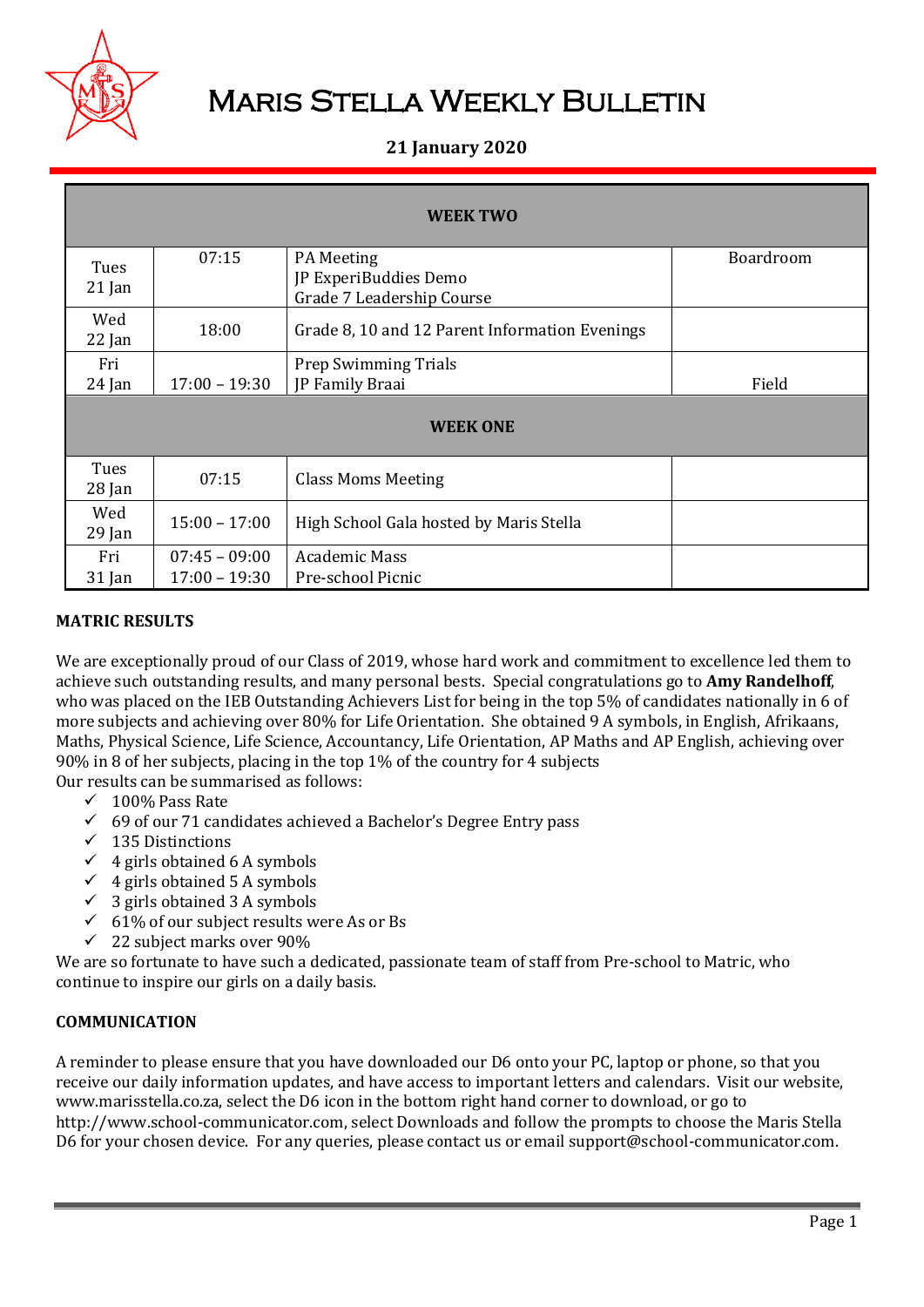Please also follow us on Instagram (@marisstellaschool) and Facebook (IHeartMarisStella), to view our latest news and photos from our many exciting events and activities.

# **MYSCHOOL**

Maris Stella is proud to be a part of the MySchool MyVillage MyPlanet Community Fundraising Programme. To our new families who are already MySchool supporters, we'd be grateful if you could please help us to raise funds by adding us as a beneficiary on your existing card. To amend your beneficiaries or obtain a new card, please contact us and we will gladly assist, or complete an application online at www.myschool.co.za. Then all you need to do is swipe your card every time you shop at Woolworths, Bidvest Waltons, Loot.co.za, Flight Centre, Engen Foodstops etc. Thank you to all our Maris Stella families for your support!

### **MOVIE NIGHT: FRIDAY 6 MARCH – 18:00 to 20:30**

Save the date for our popular annual Family Movie Night! Bring your family, friends, blankets and cushions and join us for a relaxed evening under the stars on our field. More information on this exciting event to follow.

### **PRESIDENT'S AWARDS**

The President's Award for Youth Empowerment, an internationally recognized programme also known as The Duke of Edinburgh Award, encourages discipline, commitment, determination and organisational skills. There are three levels to be completed, Bronze, Silver and Gold, and participants are required to complete four sections at each level, namely voluntary service, learning a new skill, continued physical recreation, and an adventurous journey.

The following girls are to be congratulated for completing their Bronze Level: **Shasthi Naidoo, Bethany Moore, and Rachel Hudson**

Congratulations to **Keisha Moonasar** for completing her Silver Level.

#### **HOCKEY**

On Saturday 18 January, Maris Stella once again hosted the annual 1st Team Indoor Hockey Festival. Congratulations to our 1st Team who played so well, placing 4th out of 10 schools, and their good sportsmanship, positive attitude, and commitment is to be commended. Thank you to Mrs Dermick for all her planning and preparation to ensure the success of this event.

The results were as follows:

| <b>Team</b>                                                | <b>Result</b> |
|------------------------------------------------------------|---------------|
| Maris Stella 1 <sup>st</sup> Team vs Hillcrest High School | Won $2-0$     |
| Maris Stella 1 <sup>st</sup> Team vs Danville Girls' High  | Lost $0-1$    |
| Maris Stella 1 <sup>st</sup> Team vs St Mary's DSG         | Lost $0-9$    |
| Maris Stella 1 <sup>st</sup> Team vs Our Lady of Fatima    | Won 2-1       |

St Mary's DSG beat Crawford La Lucia 4-0 in the final.

Our U16A Team took part in an Indoor Tournament at Westville Girls' High School on Saturday, also played very well against tough competition, and displayed great teamwork skills. Their results were as follows:

| <b>Team</b>                           | <b>Result</b> |
|---------------------------------------|---------------|
| Maris Stella vs Ashton College        | Drew 0-0      |
| Maris Stella vs Westville Girls' High | Won $1-0$     |
| Maris Stella vs Thomas More           | Drew 0-0      |
| Maris Stella vs Curro Hillcrest       | Lost $1-2$    |
| Maris Stella vs Durban Girls' College | Drew 1-1      |